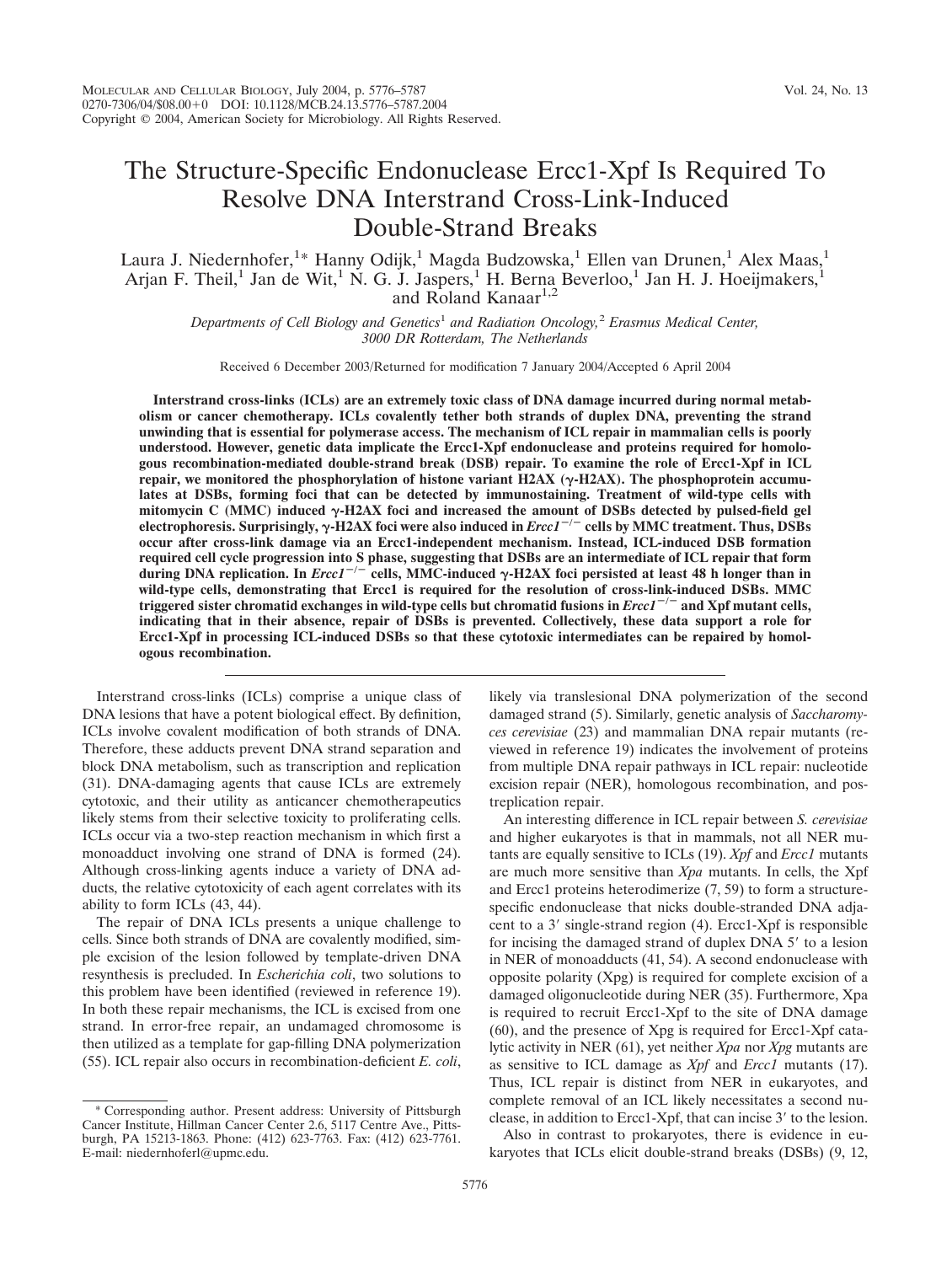17, 33, 37). Thus, it has been proposed that in mammalian cells ICL repair proceeds via the formation of a DSB, with subsequent repair of the DSB occurring by homologous recombination (6, 17, 29). Such models are consistent with the fact that cells deficient in Rad51 paralogues or other proteins involved in homologous recombination-mediated DSB repair are sensitive to agents that induce DNA ICLs (17, 19). In addition, there is evidence that Ercc1-Xpf participates in certain homologous recombination pathways in eukaryotes (27, 42, 51–53). In *Saccharomyces cerevisiae*, *rad1* and *rad10* are epistatic in relation to mitotic recombination (53), suggesting that heterodimerization and therefore likely endonuclease activity are required for recombination. Indeed, Rad1-Rad10 cleaves nonhomologous single-strand ends from DSBs to facilitate repair via homologous recombination in *S. cerevisiae* (21, 45), as do the hamster homologues (1).

In this study, we investigated the role of Ercc1-Xpf in DNA ICL repair by using immunodetection of histone variant  $\gamma$ -H2AX to visualize DSBs in the nuclei of cells (47). H2AX is a histone that is specifically phosphorylated at Ser139 upon DSB induction (40, 48). This modification accumulates at sites of DNA DSBs, yielding discrete foci at breaks detected by immunostaining with an antibody against the phosphoepitope (47). Our results reveal that Ercc1-Xpf is not required for the formation of DSBs after cross-link damage but is imperative for their resolution.

#### **MATERIALS AND METHODS**

**Cell lines.** The generation, characterization, and culturing of  $Erec1^{-/-}$  embryonic stem (ES) cells have been described previously (42). Primary mouse embryonic fibroblast (MEF) lines were developed from day 13.5 embryos from either *Ercc1<sup>+/-</sup>* or  $Xpa^{+/-}$  crossings as described previously (64). The genetic background was either C57BL/6 or FVB/n. Genomic DNA was isolated from a tissue sample of each embryo after overnight digestion with proteinase K in 50 mM Tris-HCl (pH 7.5)–100 mM EDTA–100 mM NaCl–1% sodium dodecyl sulfate. Genotyping of the *Ercc1* allele was done by PCR coamplification of intron 7 from the wild-type allele and the 3' end of the selectable neomycin resistance marker from the targeted allele with a combination of primers specific for exons 7 and 8 of *Ercc1* and *neo<sup>r</sup>* (5'-GAAAAGCTGGAGCAGAACTT, 5'-AGATTTCACGGTGGTCAGAC, and 5'-GAAGAGCTTGGCGGCGA ATG, respectively) (64). Genotyping of the *Xpa* allele was also done by PCR (18). MEFs were cultured in a 1:1 mix of Dulbecco's modified Eagle's medium and Ham's F10 with 10% fetal calf serum and antibiotics. Each experimental replica was done with a new MEF line, created from a unique embryo, in its second or third passage. Cell lines derived from wild-type littermates were used as controls in all experiments.

**Immunofluorescence.** Cells were trypsinized and seeded at approximately 25% confluence on glass coverslips. For ES cells, the glass was coated with gelatin. Sixteen hours later, the cells were irradiated with  $\gamma$  rays (10 Gy) or UV-C (254 nm, 10 J/m<sup>2</sup>). For other experiments, the wild-type and mutant cells were exposed for 1 h to equitoxic doses of mitomycin C (MMC) or cisplatin, with doses giving 10% survival. For MEFs, the concentrations were 3 and 1  $\mu$ M MMC for wild-type and mutant cells, respectively. For ES cells,  $3 \mu M$  and  $300 \text{ nM}$  MMC were used. For exposure of ES cells to cisplatin, 13.3 and 3.3  $\mu$ M concentrations of the drug were used for wild-type and Ercc1-deficient cells, respectively. Afterwards, the cells were washed and incubated in fresh medium at 37°C for the indicated amount of time and then fixed with 2% paraformaldehyde in sodium phosphate buffer, pH 7.4, for 15 min. Cells were permeabilized with 0.1% Triton X-100 in phosphate-buffered saline, and the phosphorylated form of H2AX  $(\gamma$ -H2AX) was detected with polyclonal anti- $\gamma$ -H2AX (1:1,000; Upstate Biotechnologies) and Alexa 488-conjugated goat anti-rabbit immunoglobulin (1:500; Molecular Probes) in phosphate-buffered saline with 0.15% glycine and 0.5% bovine serum albumin. Nuclear staining patterns were visualized with a Leica DMRB fluorescent microscope and fluorescein isothiocyanate filter at 40 to  $100\times$  magnification. For cell cycle arrest in G<sub>1</sub>, cells were treated with DNAdamaging agents 48 h after reaching confluence. Duplicate plates of the cells were subsequently released from arrest by trypsinization and reseeding on coverslips at low cell density.

**Detection of DSBs by pulsed-field gel electrophoresis.** Subconfluent cultures of wild-type and  $\text{E}rcc1^{-/-}$  ES cells were treated with 7.2  $\mu$ M MMC for 1 h. Afterwards, the cells were washed extensively with phosphate-buffered saline and incubated with fresh medium for 6 to 48 h. Cells were harvested by trypsinization, and agarose plugs of  $5 \times 10^6$  cells were prepared with a CHEF disposable plug Mold (Bio-Rad). The samples were lysed with proteinase K (1 mg/ml in100 mM EDTA–0.2% sodium deoxycholate–1% sodium lauryl sarcosine) for 48 h at 50°C and then washed repetitively with Tris-EDTA. The plugs were electrophoresed for 23 h at 13°C in 0.9% agarose and 250 mM Tris-borate-EDTA with a Biometra Rotaphor apparatus with the following parameters: interval, 30 to 5 s log; angle, 120 to 110° linear; 180 to 120 V log). The gels were stained with ethidium bromide for 5 h and then destained for 16 h in 250 mM Tris-borate-EDTA, and the DNA was visualized with a Typhoon 9200 scanner (Amersham Pharmacia Biotech).

**Flow cytometric analysis.** Subconfluent cultures of early-passage primary MEFs or ES cells were exposed for 1 h to equitoxic concentrations of MMC as indicated above. The cells were then washed and grown for an additional 12 h, at which point they were harvested by trypsinization, fixed in 70% ethanol, and stained with propidium iodide. The DNA content of the cells was determined by fluorescence-activated cell sorting (FACS) using a Facscan (Becton Dickinson). The fraction of cells in each phase of the cell cycle was calculated with CellQuest.

**Chromosome and sister chromatid exchange analysis.** Wild-type (CHO9 and AA8) and mutant (CHO43-3B for *Ercc1* and UV47 for *Xpf*) Chinese hamster ovary (CHO) and murine ES cells were exposed for 1 h to equitoxic doses of cisplatin or MMC corresponding to 10% survival and then washed, and the medium was exchanged for one containing bromodeoxyuridine (BrdU;  $10 \mu g$ / ml). Cultures were grown for an additional 24 h, and the cells were harvested by trypsinization and prepared for metaphase analysis as previously described (20). Nuclei were scored as being in either the first or second metaphase division, based on the differential staining pattern of sister chromatids with acridine orange as a fluorescent stain. The number of aberrations per metaphase was counted, and the aberrations were classified as chromatid type, chromosome aberrations, or structures resulting from fusions.

## **RESULTS**

**Detection of DSBs after DNA damage.** To determine if processing of DNA ICLs causes genomic DSBs, proliferating cultures of wild-type primary MEFs were plated on glass coverslips, exposed to various DNA-damaging agents, and then fixed and stained for the phosphoepitope of H2AX ( $\gamma$ -H2AX). Untreated cells displayed a homogenous nuclear staining, with a fraction of cells containing either one or two foci or  $>10$  foci (Fig. 1A, first panel). As expected, when DSBs were induced with  $\gamma$ -irradiation, the  $\gamma$ -H2AX staining revealed a punctate pattern of  $>$ 10 foci in virtually every nucleus (Fig. 1A, middle panel) (47). Foci of  $\gamma$ -H2AX were also induced in the majority of cells by MMC, a DNA ICL-inducing agent (Fig. 1A, last panel), demonstrating that DSBs are indeed a consequence of ICL damage. These data support previous reports of ICLdependent DSBs in yeast and mammalian cells detected by alkaline elution (9, 33) and pulsed-field gel electrophoresis (12, 13, 17, 37).

At the concentration of MMC used  $(3 \mu M)$ , the number of ICLs is approximated to be on the order of  $10<sup>3</sup>$  per genome (44, 63). However, the maximum number of foci detected was two orders of magnitude lower, reflecting either an inefficient yield of DSBs from ICLs or the relatively low resolution of this technique (47).  $\gamma$ -H2AX foci were also observed in wild-type ES cells treated with MMC (Fig. 1B). Thus, DSB formation is not a cell type-specific event. In contrast to MMC, UV-C irradiation, which causes intrastrand cross-links, did not elicit the formation of prominent  $\gamma$ -H2AX foci at the dose used (Fig. 1B) (46). We conclude that DSB formation is a specific con-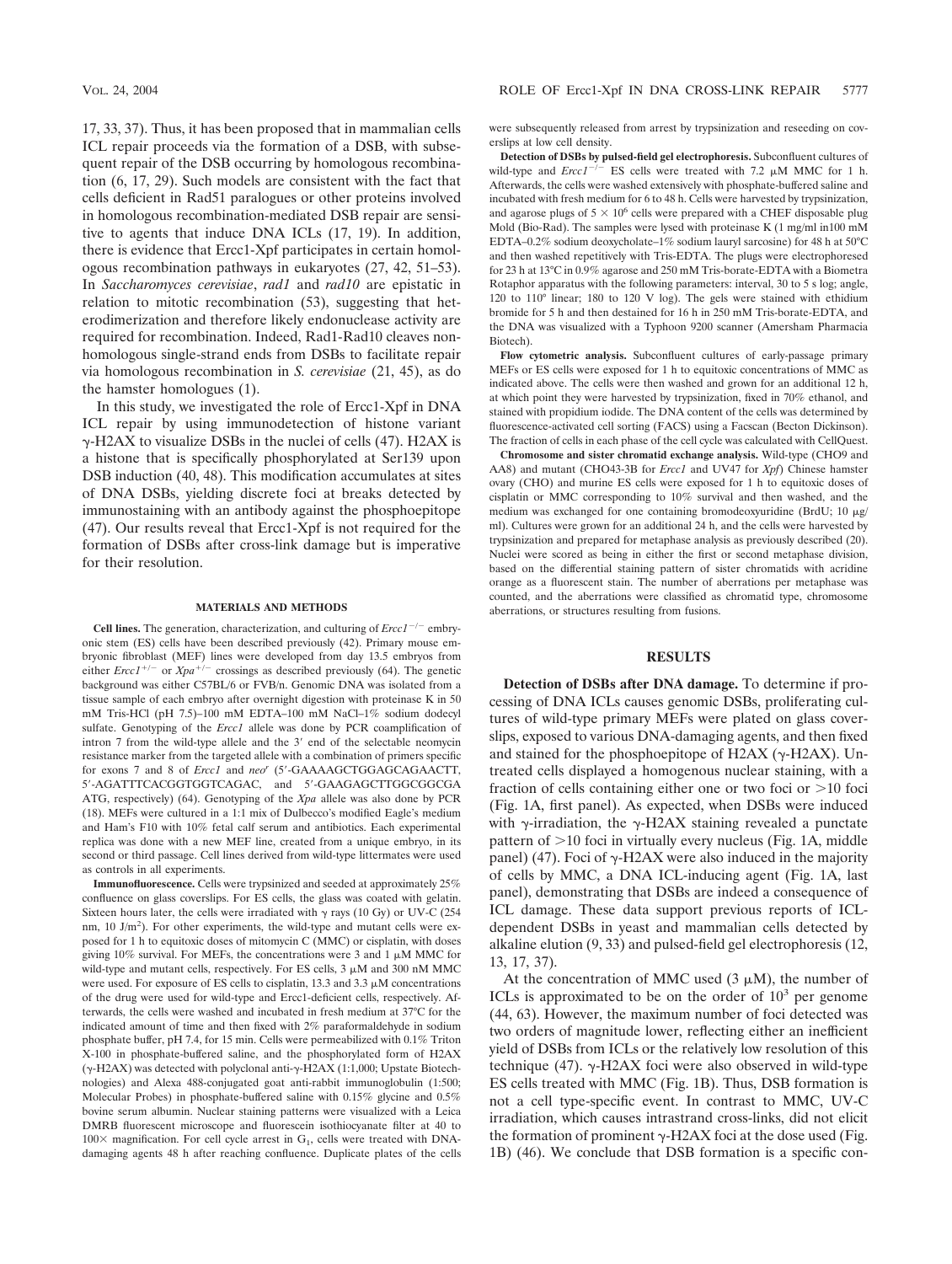

FIG. 1.  $\gamma$ -H2AX foci in wild-type cells after DNA damage. (A) Early-passage wild-type (wt) primary MEFs were seeded on glass coverslips at low cell density. After 16 h, the cells were exposed to 10 Gy of  $\gamma$ -irradiation or to 3  $\mu$ MMC for 1 h and then further incubated at 37°C. Ten hours later, the cells were fixed and immunostained for  $\gamma$ -H2AX. (B) Wild-type murine ES cells were seeded on gelatin-coated glass coverslips and after 16 h exposed to UV-C (254 nm, 10 J/m<sup>2</sup>) or 3  $\mu$ M MMC for 1 h. The cells were cultured for an additional 14 h and then fixed and processed as described for panel A. (C) Quantitation of  $\gamma$ -H2AX foci after exposure of cells to increasing concentrations of MMC. Early-passage wild-type primary MEFs seeded on glass coverslips were exposed to a range of concentrations of MMC for 1 h and then grown in fresh medium for 12 h prior to fixation and immunostaining for  $\gamma$ -H2AX. For each data point, more than 100 nuclei were examined, the  $\gamma$ -H2AX foci were counted, and the cells were categorized as having zero, one to two, or more than two foci per nucleus. The percentage of cells in each category is plotted. (D) Quantitation of  $\gamma$ -H2AX focus formation at various time points after exposure of wild-type cells to 3  $\mu$ M MMC. Error bars indicate the standard error of the mean when the data were collected from more than three individual experiments.

sequence of processing DNA ICLs but not intrastrand crosslinks.

**Quantitation of DSBs after cross-link damage.** To quantitate DSB formation after MMC treatment, the number of  $\gamma$ -H2AX foci in each cell was counted and the cells were categorized as having zero, one to two, or more than two foci per nucleus. Spontaneous foci were detected in 30% of wildtype MEFs (Fig. 1C and D). Half of these cells had only one to two foci each, likely reflecting unrepaired, spontaneous DNA damage. The other half of the cells had an average of  $>10$  $\gamma$ -H2AX foci. These are likely cells that were in, or recently emerged from, S phase at the time of fixation (22, 39, 46, 47). Accordingly, the fraction of cells with more than two spontaneous foci approximates the fraction of primary MEFs that were not in the  $G_1$  phase of the cell cycle in an unsynchronized culture (see Fig. 3) (28).

At the lowest dose of MMC tested  $(0.6 \mu M)$ , there was a 20% decrease in the number of fibroblasts with no  $\gamma$ -H2AX foci, while the fraction of cells with either one to two or more than two foci increased proportionally (Fig. 1C). At higher concentrations of MMC, not only did the percentage of cells with foci continue to increase, but the number of foci per nucleus also increased, so that the fraction of cells with more than two foci exceeded the fraction of cells with only one to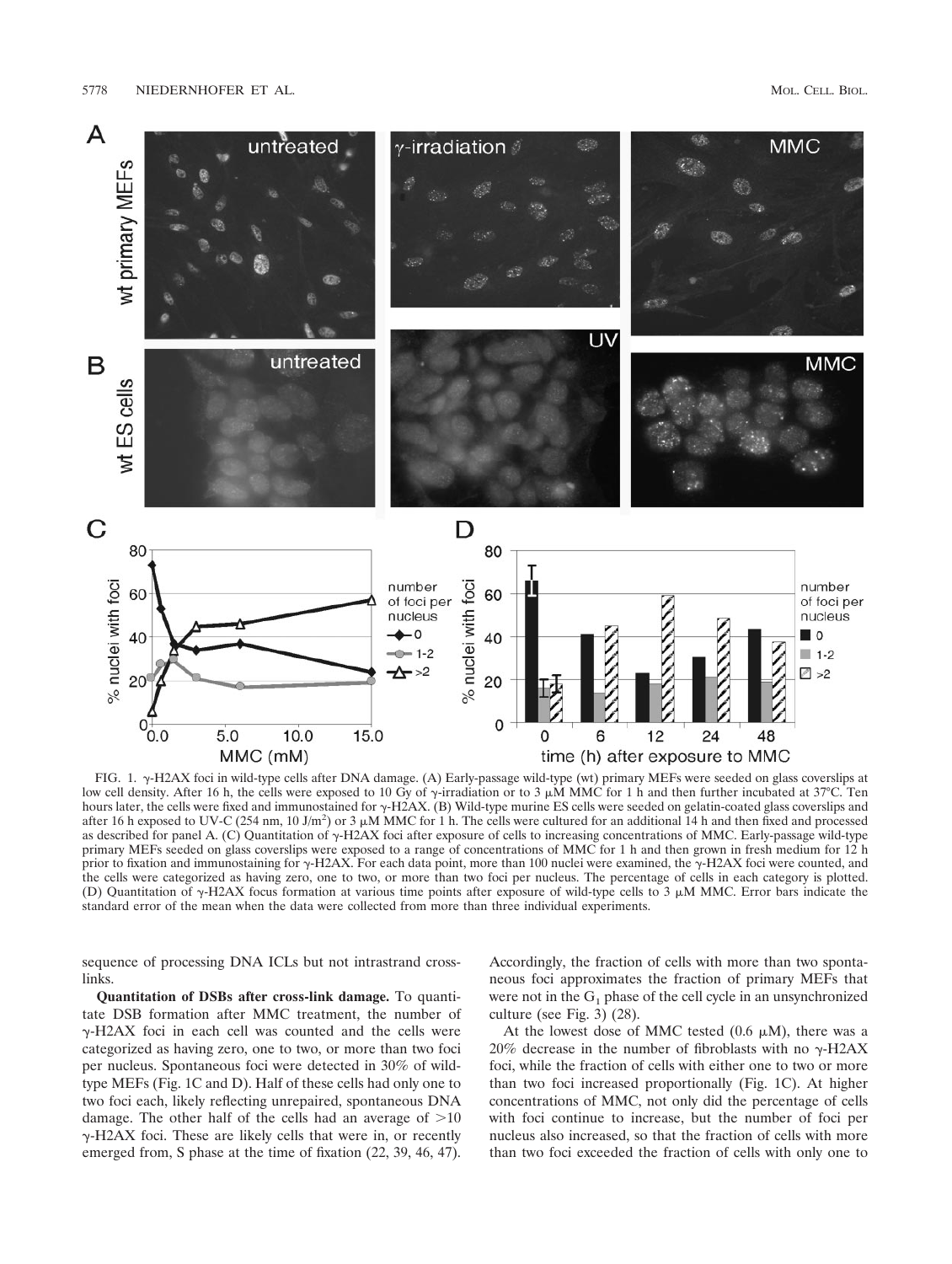two foci. Thus, DSB formation after ICL damage is dose dependent. At MMC concentrations above  $3 \mu$ M, there was no further increase in the fraction of cells with foci. The observation that only  $~60\%$  of an unsynchronized population of fibroblasts responded to MMC-induced damage within a 12-h period provides an indication that DSB formation might require cell cycle progression.

The time course of  $\gamma$ -H2AX focus formation further supports this conclusion (Fig. 1D). We detected no appreciable increase in the fraction of cells with foci until 6 h after exposure to the saturating dose of MMC  $(3 \mu M)$ ; data not shown). At 12 h, the fraction of cells with foci peaked and subsequently declined, most likely due to DSB repair. This is in striking contrast to the kinetics of  $\gamma$ -irradiation-induced  $\gamma$ -H2AX focus formation and resolution.  $\gamma$ -Irradiation inflicts DSBs directly, and  $\nu$ -H2AX foci are detected immediately. Their number peaks within minutes of irradiation and begins to decline within 15 min (47). Thus, DSB formation after cross-link damage is clearly indirect and possibly linked to cell cycle progression.

**Detection of DSBs after DNA damage of** *Ercc1*-**/**- **cells.** To determine if Ercc1-Xpf endonuclease is required for the creation of ICL-dependent DSBs, we investigated whether -H2AX foci would form in Ercc1-deficient cells after exposure to various ICL-inducing agents. In contrast to wild-type cells, analysis of untreated *Ercc1<sup>-/-</sup>* primary MEFs revealed a high frequency of nuclei with one to two spontaneous  $\gamma$ -H2AX foci (Fig. 2A, first panel), suggesting a higher steady-state level of unrepaired DNA damage in the mutant cells. As in wildtype cells,  $\gamma$ -irradiation induced a dramatic increase in the number of  $\gamma$ -H2AX foci (Fig. 2A, middle panel). MMC also induced  $\gamma$ -H2AX focus formation in the *Ercc1<sup>-/-</sup>* MEFs (Fig. 2A, last panel). As with the wild-type cells, the response to MMC was not cell type specific but was specific for agents that cause DNA ICLs (Fig. 2B). Large numbers of  $\gamma$ -H2AX foci were induced not only by MMC but also by cisplatin, indicating that DSB formation is also not peculiar to a specific crosslinking agent. As in the mutant MEFs, *Ercc1<sup>-/-*</sup> ES cells had an increased incidence of spontaneous  $\gamma$ -H2AX foci compared to wild-type ES cells (Fig. 2B versus 1B), suggesting genomic instability or persistent endogenous DNA damage as a result of a mutation in *Ercc1*. We conclude that the formation of ICLinduced DSBs is Ercc1 independent.

**Kinetics of**  $\gamma$ **-H2AX focus formation in** *Ercc1***<sup>-/-</sup> MEFs. The** number of  $\gamma$ -H2AX foci in *Ercc1<sup>-/-</sup>* MEFs after exposure to MMC at a concentration equitoxic to that used for wild-type cells was counted. Quantitation of foci in untreated *Ercc1*/ cells revealed a significantly greater fraction of cells with one to two foci (35  $\pm$  5%) than in untreated wild-type cells (16  $\pm$  6%; Fig. 2C versus 1D), indicating a higher steady-state level of DSBs in the mutant cells. As in wild-type cells, by 12 h after exposure to MMC, the fraction of cells with more than two foci dominated. The peak percentage of  $Ercc1^{-/-}$  cells with more than two foci approximated that of wild-type cells after exposure to MMC. Thus, the formation of DSBs in response to ICL damage is identical in wild-type and  $Ercc1^{-/-}$  MEFs. Interestingly, once the MMC-induced  $\gamma$ -H2AX foci appeared in *Ercc1<sup>-/-</sup>* cells, they persisted (Fig. 2C). Up to 72 h after the induction of ICL damage, the percentage of cells with more than two foci remained elevated, whereas in wild-type cells, the

fraction of nuclei with more than two foci began to decline within 12 h of reaching its zenith (Fig. 1D).

To confirm that the persistent  $\gamma$ -H2AX foci in the *Ercc1<sup>-/-</sup>* cells reflected DSBs, we analyzed genomic DNA from MMCtreated cells by pulsed-field gel electrophoresis (Fig. 2E). Increased amounts of lower-molecular-weight DNA were detected in wild-type and  $\text{E}r c t^{-/-}$  cell plugs beginning 6 h after MMC treatment, confirming that the accumulation of  $\gamma$ -H2AX foci coincides with the creation of DSBs. Analogous to the immunofluorescence results, the amount of DSBs detected by pulsed-field gel electrophoresis at 24 to 48 h after MMC treatment was substantially greater in  $Ercc1^{-/-}$  cells than in wildtype cells. Together, these data demonstrate that DSBs are indeed an intermediate of cross-link repair and that Ercc1 is required for the resolution of ICL-induced DSBs.

To determine if this function was unique to Ercc1 or related to its role in NER, we repeated the immunofluorescence assay with  $Xpa^{-/-}$  primary MEFs. In these NER-deficient cells, as in wild-type cells, the fraction of cells with more than two foci declined significantly within 36 h of reaching a maximum (Fig. 2D). These data demonstrate that Ercc1, but not NER, is required for the resolution of ICL-induced DSBs.

Cell cycle dependence of  $\gamma$ -H2AX focus formation. Since Ercc1-Xpf endonuclease is not required for the formation of DSBs after induction of ICLs, we sought to determine how these DSBs do occur. To test the possibility that DNA replication was involved, we looked for  $\gamma$ -H2AX focus formation in nonproliferating cells. Wild-type primary MEFs were seeded at a high cell density to arrest them in  $G_1$  by contact inhibition. Under these conditions, MMC-induced  $\gamma$ -H2AX focus formation was significantly attenuated compared to that in asynchronous cells (Fig. 3A versus 1D). The fraction of cells without foci remained stable for 48 h after exposure to MMC. However, when we exposed nonproliferating cells to MMC, incubated them for 12 h, and then trypsinized and reseeded them at a low cell density to release their cell cycle block,  $\gamma$ -H2AX foci appeared (Fig. 3B). The fraction of cells with more than two foci was elevated at 9 and 12 h after trypsinization and then diminished by 36 h after release from cell cycle arrest. Thus, ICL-induced DSBs are only seen in actively cycling cells.

**Cell cycle arrest by cross-link damage.** Next we examined the impact of ICL damage on the cell cycle of primary MEFs and ES cells. Proliferating wild-type and  $\text{E}r c t^{-1}$  cells were treated with equitoxic concentrations of MMC and then cultured for an additional 12 h, at which point the greatest number of cells have DSBs. The cells were analyzed for DNA content by FACS, and the percentage of cells in the various stages of the cell cycle was plotted (Fig. 3C to E). MMC induced a strong arrest in late  $S/G<sub>2</sub>/M$  of the cell cycle in wild-type ES cells (Fig. 3C). This arrest was even more profound in  $\text{E}rcc1^{-/-}$  ES cells treated with MMC (Fig. 3D). Thus, the time point at which DSB incidence is maximal (12 h post-MMC treatment) coincides with a profound late  $S/G<sub>2</sub>/M$  cell cycle arrest, strongly implicating S-phase DNA replication in the creation of DSBs. The arrest in primary MEFs was much less dramatic (Fig. 3E), which is not surprising in that the proliferation rate of primary MEFs is about half that of ES cells.

**Chromosomal aberrations induced by ICL damage.** We sought to determine the consequence of ICLs at the chromo-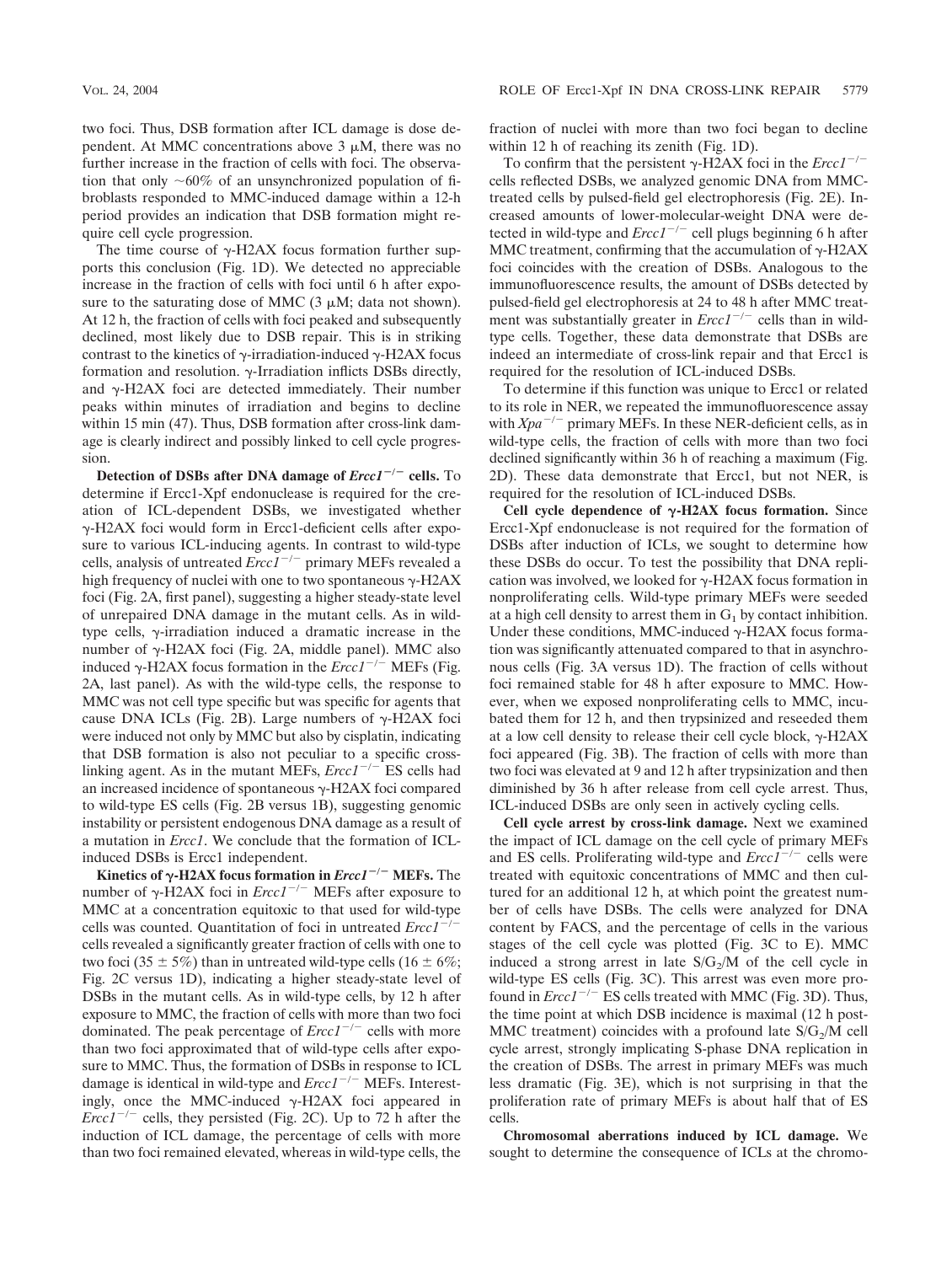

FIG. 2.  $\gamma$ -H2AX foci in *Ercc1<sup>-/-</sup>* cells after DNA damage. (A) Early-passage *Ercc1<sup>-/-</sup>* primary MEFs were seeded on glass as described for Fig. 1. DNA damage was induced with 10 Gy of  $\gamma$ -irradiation (equivalent dose to wild-type cells) or 1 µM MMC (equitoxic to wild-type cells) for<br>1 h. (B) *Ercc1<sup>-/-</sup>* ES cells were seeded on glass as described for Fig. 1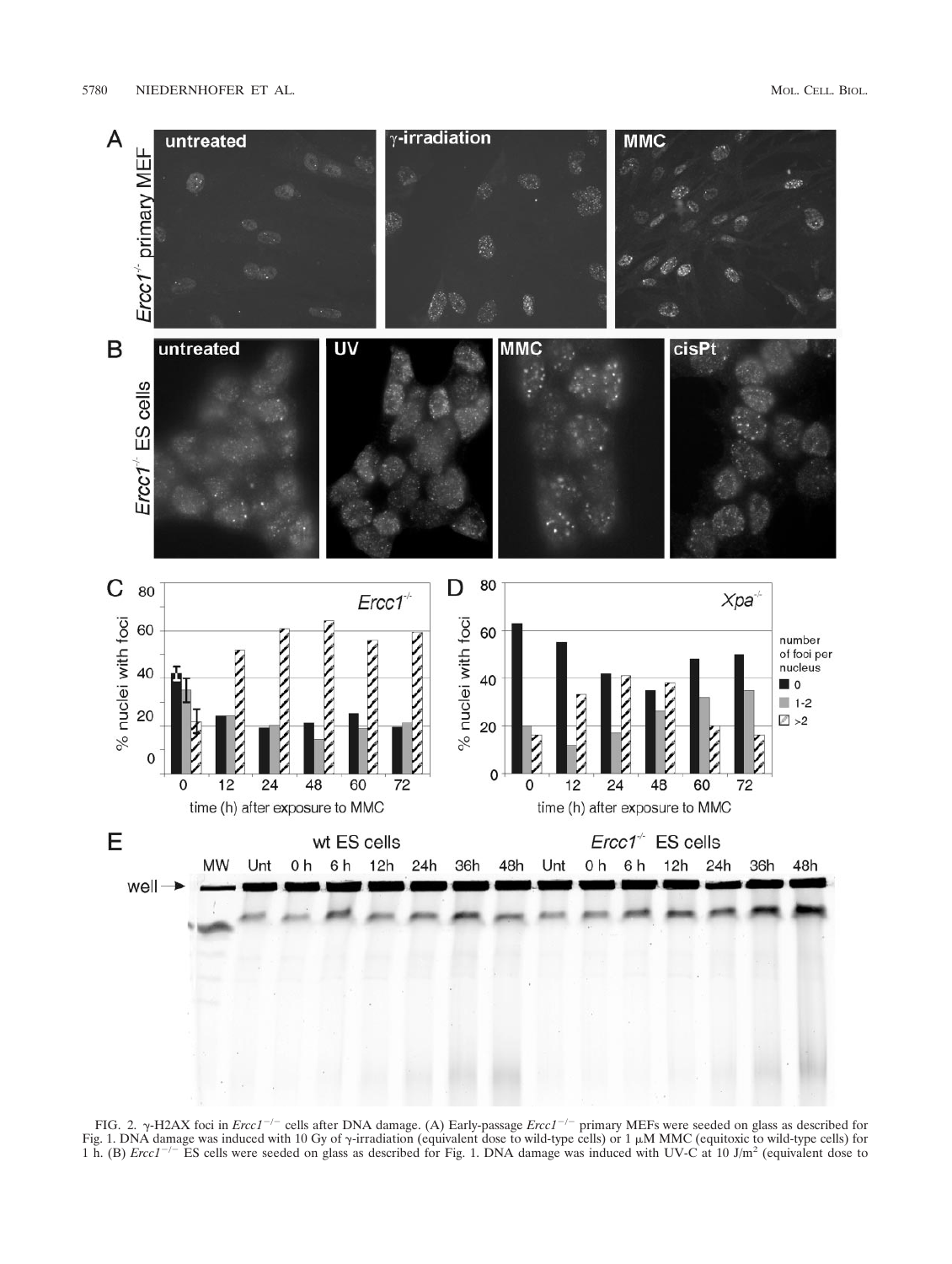some level. Proliferating wild-type and  $\text{E} \text{r} \text{c} \text{t}^{-1}$  ES cells were exposed to equitoxic concentrations of MMC for 1 h, and subsequently the medium was exchanged for one containing BrdU. After 24 h, the cells were harvested, and metaphase spreads were prepared. By examining the differential staining patterns of sister chromatids, the fraction of cells that had gone through either one or two S phases since the MMC treatment was determined. All of the metaphases from wild-type cells, with or without MMC exposure, had a staining pattern indicative of two rounds of replication in the presence of BrdU (Fig. 4A and Table 1). Chromosomal aberrations were rare and never complex. MMC induced an increased incidence of sister chromatid exchanges.

In contrast, in spreads prepared from  $Ercc1^{-/-}$  ES cells treated with MMC, anaphase bridging and micronuclei were common (Fig. 4C), indicating chromatid nondisjunction. Only half of the  $\text{E} \text{r} \text{c} \text{c} \text{t}^{-1}$  cells exposed to MMC had reached the second division, demonstrating that the cell cycle delay in the mutant cells is substantially longer than in wild-type cells (Table 1). Furthermore, the metaphase spreads revealed a complex constellation of aberrations in response to MMC (Fig. 4B and Table 1). All metaphases arrested in the first division displayed numerous breaks, radial structures, and fusions. Interestingly, the majority of aberrations observed in wild-type and mutant cells were of the chromatid type, indicating that that their inception occurs during the previous S phase. None of the fusions observed were end to end, which was confirmed by detecting a full complementation of telomeres  $(n = 40)$  by fluorescent in situ hybridization with a telomere-specific probe (data not shown). Instead, all of the fusions were within the chromosomes, indicating the sites of unrepaired DSBs created during attempted replication of ICLs.

The same pattern of cell cycle arrest and chromosomal aberrations was observed with wild-type and *Ercc1* mutant CHO cells treated with cisplatin, reinforcing the idea that the observed results are neither cell type nor cross-linking agent specific (Fig. 4E, F, and G and Table 1). Furthermore, an *Xpf* mutant CHO cell line was studied, and it behaved identically to Ercc1-deficient cell lines (Fig. 4E and Table 1), extending these observations to both components of the Ercc1-Xpf endonuclease complex.

#### **DISCUSSION**

**ICL-induced DSB formation is Ercc1 independent.** To investigate the mechanism of DNA ICL repair in mammalian cells and to elucidate the role of the endonuclease Ercc1-Xpf, we studied the formation of DSBs in wild-type and Ercc1-Xpfdeficient cells treated with cross-linking agents by  $\gamma$ -H2AX immunodetection. We discovered that  $\gamma$ -H2AX foci form specifically in response to damaging agents that cause DNA ICLs and that these foci reflect genomic DSBs (Fig. 1 and 2).  $\gamma$ -H2AX focus formation after MMC damage is dose dependent and time dependent (Fig. 1C and D), strongly suggesting that DSBs are an intermediate of ICL repair. Interestingly,  $\gamma$ -H2AX foci also form in response to ICL damage in Ercc1deficient cells (Fig. 2A and B). These data demonstrate that the endonuclease activity of Ercc1-Xpf does not participate in the formation of ICL-induced DSBs. Our data differ from those described in a recent report in which it was demonstrated that Ercc1 mutant CHO cells display a decreased level of  $\gamma$ -H2AX upon treatment with hydroxymethyl-4,5',8-trimethylpsoralen and UV-A compared to wild-type cells treated similarly (49). This difference may stem from differential processing of monoadducts and ICLs in cells with various degrees of checkpoint response or from different methods of quantitating  $\gamma$ -H2AX. Nevertheless, in our system, in which monoadducts (UV-C) do not induce  $\gamma$ -H2AX foci, MMC did, even in cells in which Ercc1 is genetically deleted.

Interestingly, in both  $Ercc1^{-/-}$  primary MEFs and ES cells, we detected a higher frequency of spontaneous  $\gamma$ -H2AX foci than in wild-type cells (Fig. 2C versus 1D). This is consistent with the Ercc1-deficient cells' being genomically unstable, which may be a consequence of unrepaired endogenous ICLs. Elevated levels of spontaneous  $\gamma$ -H2AX foci are also observed in tumor cell lines (47), cell lines deficient in the DSB repair proteins DNA-PKcs and NBS1, and cells defective in the DNA damage-signaling molecule ATM (46).

**Formation of ICL-induced DSBs requires cell cycle progression, and their repair is slow.** Several observations suggest that ICL-induced DSB formation is cell cycle dependent. First,  $MMC$ -induced  $\gamma$ -H2AX foci did not begin to accumulate until 6 h after drug exposure (Fig. 1), which may be because MMC must be metabolically activated (19) or ICLs form more slowly than monoadducts (24). However, once MMC-induced -H2AX foci began to appear in an asynchronous cell population, an additional 6 h was required before the majority of cells had foci (Fig. 1). Furthermore, only 60% of the cells treated with MMC ever produced foci in the 24-h period following damage. In contrast,  $\gamma$ -H2AX foci appear in all cells within minutes of  $\gamma$ -irradiation (47). Second, rapidly dividing cells are much more sensitive to cross-linking agents than slowly proliferating cells (25, 41, 62). Finally, ICL-induced DSBs occur only in proliferating cultures of *S. cerevisiae* (37). Similarly, in  $G_1$ -arrested primary MEFs, MMC did not induce  $\gamma$ -H2AX foci (Fig. 3A), in accordance with a recent study by Rothfuss and Grompe with primary human fibroblasts treated with psoralen (49). However, if the cells were released from their cell cycle block, there was a time-dependent increase in the fraction of cells with foci (Fig. 3B). This result demonstrates that ICL-induced DSB formation in mammalian cells, as in *S. cerevisiae*, requires cell cycle progression.

wild-type cells), 300 nM MMC, or 3.3  $\mu$ M cisplatin (both equitoxic doses to wild-type cells) for 1 h. (C) Quantitation of  $\gamma$ -H2AX focus formation at various times after exposure of  $Erc1^{-/-}$  MEFs to 1  $\mu$ M MMC. Error bars indicate the standard error of the mean when the data points were collected from more than three individual experiments. (D) Quantitation of  $\gamma$ -H2AX focus formation at various times after exposure of  $Xpa^-$ MEFs to 1  $\mu$ M MMC. (E) Detection of DSBs by pulsed-field gel electrophoresis. Wild-type (wt) and *Ercc1<sup>-/-</sup>* ES cells were treated for 1 h with 7.2  $\mu$ M MMC, washed, and incubated for 0 to 48 h more in fresh medium. Plugs of 5  $\times$  10<sup>6</sup> cells were prepared for each time point and analyzed for low-molecular-weight DNA, indicative of genomic DSBs, by electrophoresis. *Schizosaccharomyces pombe* chromosomes were used as molecular size markers in lane MW.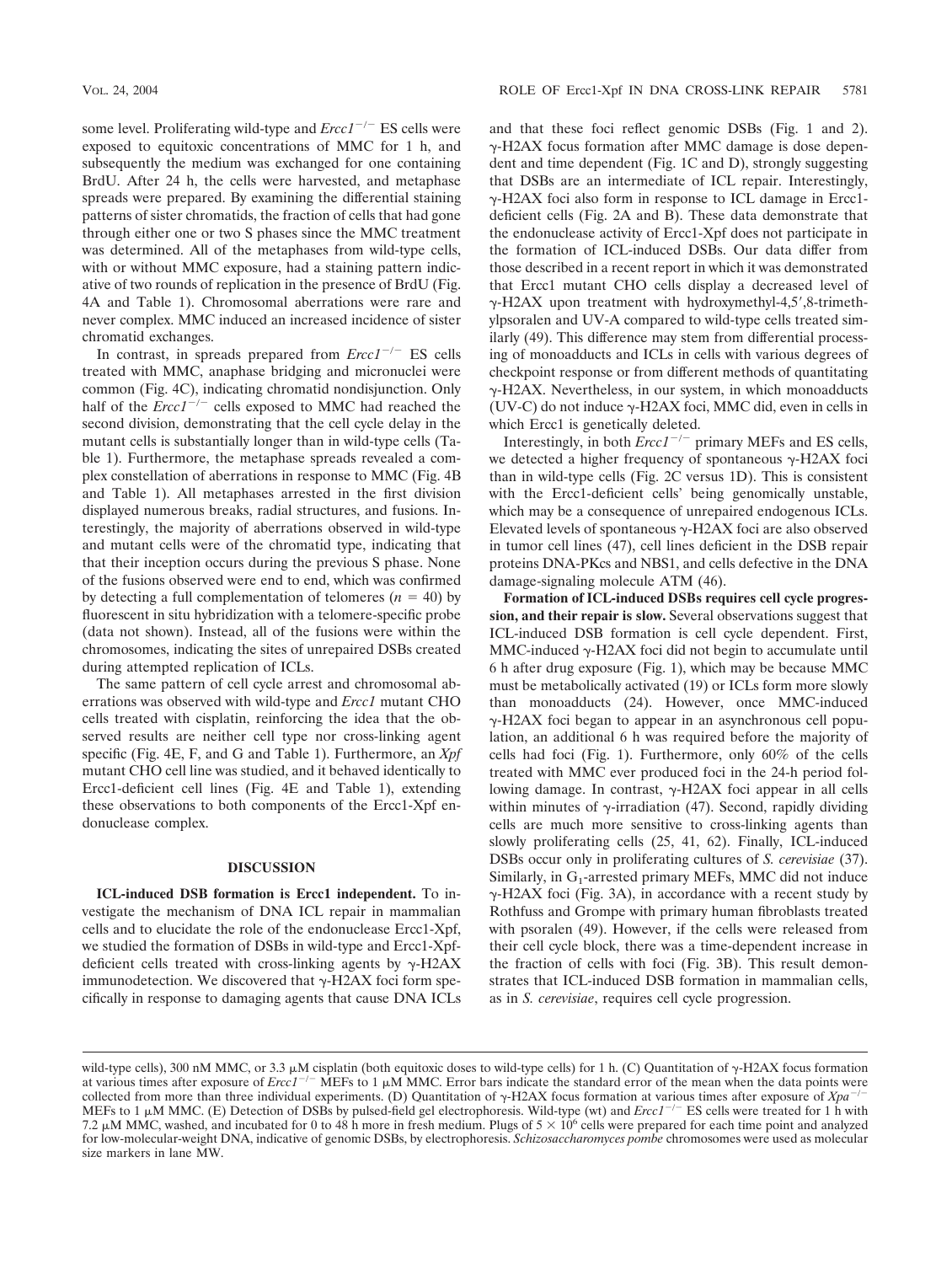

FIG. 3. Relationship between the cell cycle, cross-link damage, and  $\gamma$ -H2AX focus formation. (A)  $\gamma$ -H2AX focus formation after exposure of  $G_1$ -arrested wild-type (wt) MEFs to MMC. Early-passage wild-type

Primary human fibroblasts do not respond to ICL damage by arresting until they reach S phase (2). Furthermore, a sitespecific ICL in a double-stranded oligonucleotide is sufficient to block DNA replication and trigger the formation of a DSB in vitro (6). Thus, it is likely that the S phase of the cell cycle is critical for ICL recognition, initiation of repair, and formation of the DSB repair intermediate. FACS analysis of wildtype and *Ercc1<sup>-/-</sup>* cells 12 h after MMC exposure revealed a strong late S/early  $G_2$  arrest (Fig. 3). Therefore, at the time when the greatest fraction of cells had  $\gamma$ -H2AX foci, the majority of the cells are arrested with  $\sim$ 4n DNA content. DSBs caused by  $\gamma$ -irradiation also trigger an early  $G_2$  arrest (47). These data support the notion that ICL-induced DSBs are incurred during DNA replication.

A striking aspect of ICL-induced  $\gamma$ -H2AX foci is the rate at which they are resolved. The fraction of MMC-treated cells with a large number of foci decreased by only 10% in the 12-h time period following peak focus induction (Fig. 1). In contrast, the number of  $\gamma$ -irradiation-induced  $\gamma$ -H2AX foci declines within 15 min. Sixty percent of  $\gamma$ -irradiation-induced DSBs have a half-life of minutes (45). The relatively slow resolution of ICL-induced DSBs may reflect equilibrium between the rates of DSB formation and repair after MMCinflicted DNA damage. However, a more likely interpretation is that ICL-induced DSBs are structurally different from  $\gamma$ -irradiation-induced DSBs and are therefore repaired differently. This hypothesis is consistent with genetic data, which indicate a requirement for Ercc1-Xpf for ICL repair but not for more generic DSB repair (10, 42).

**ICL-induced DSBs are not repaired in** *Ercc1*-**/**- **cells.** Quantitation of  $\gamma$ -H2AX foci in *Ercc1<sup>-/-</sup>* MEFs at different time points after MMC exposure revealed that DSBs arise in the mutant cells with the same kinetics as in wild-type cells. However, once formed, the DSBs are significantly longer-lived in Ercc1-deficient cells. The fraction of cells with  $\gamma$ -H2AX foci did not decrease in the 72-h period following MMC treatment. Furthermore, a greater fraction of  $Ercc1^{-/-}$  cells than wild-

MEFs were seeded on glass coverslips at a very high density in order to arrest them by contact inhibition. Forty-eight hours later, the cells were exposed to  $3 \mu M$  MMC for 1 h. At the indicated times after exposure, cells were fixed and immunostained for  $\gamma$ -H2AX. The 12-h sample was done in duplicate. The second replicate was trypsinized 12 h after exposure to MMC, split 1:10 to release the cells from contact inhibition, and reseeded on glass coverslips. The cells were fixed after replating at the times indicated and analyzed as above (B). (C) FACS profile of wild-type ES cells before and after cross-link damage. Genomic DNA of wild-type ES cells was stained with propidium iodide and quantitated by FACS as described in Materials and Methods. Untreated cells were fixed and stained directly. Treated cells were exposed to 3  $\mu$ M MMC for 1 h, incubated for an additional 12 h, harvested, fixed, and stained. The G<sub>1</sub> (2n DNA content) and  $G_2/M$ (4n) fractions of cells are indicated above each profile. (D) Cell cycle distribution of wild-type and  $Ercc1^{-/-}$  ES cells before and after crosslink damage. Cells were treated as described for panel C. Equitoxic concentrations of MMC were used  $(3 \mu M)$  for wild-type cells and 0.3  $\mu$ M for *Ercc1<sup>-/-</sup>* cells). The fraction of cells in G<sub>1</sub>, S<sub>2</sub>, and G<sub>2</sub>/M was determined from the FACS profile and plotted as a percentage of the total. (E) Cell cycle distribution of wild-type and  $Ercc1^{-/-}$  primary fibroblasts before and after cross-link damage. Cells were treated as described above except that the equitoxic dose of MMC used for *Ercc1<sup>-/-</sup>* MEFs was 1  $\mu$ M.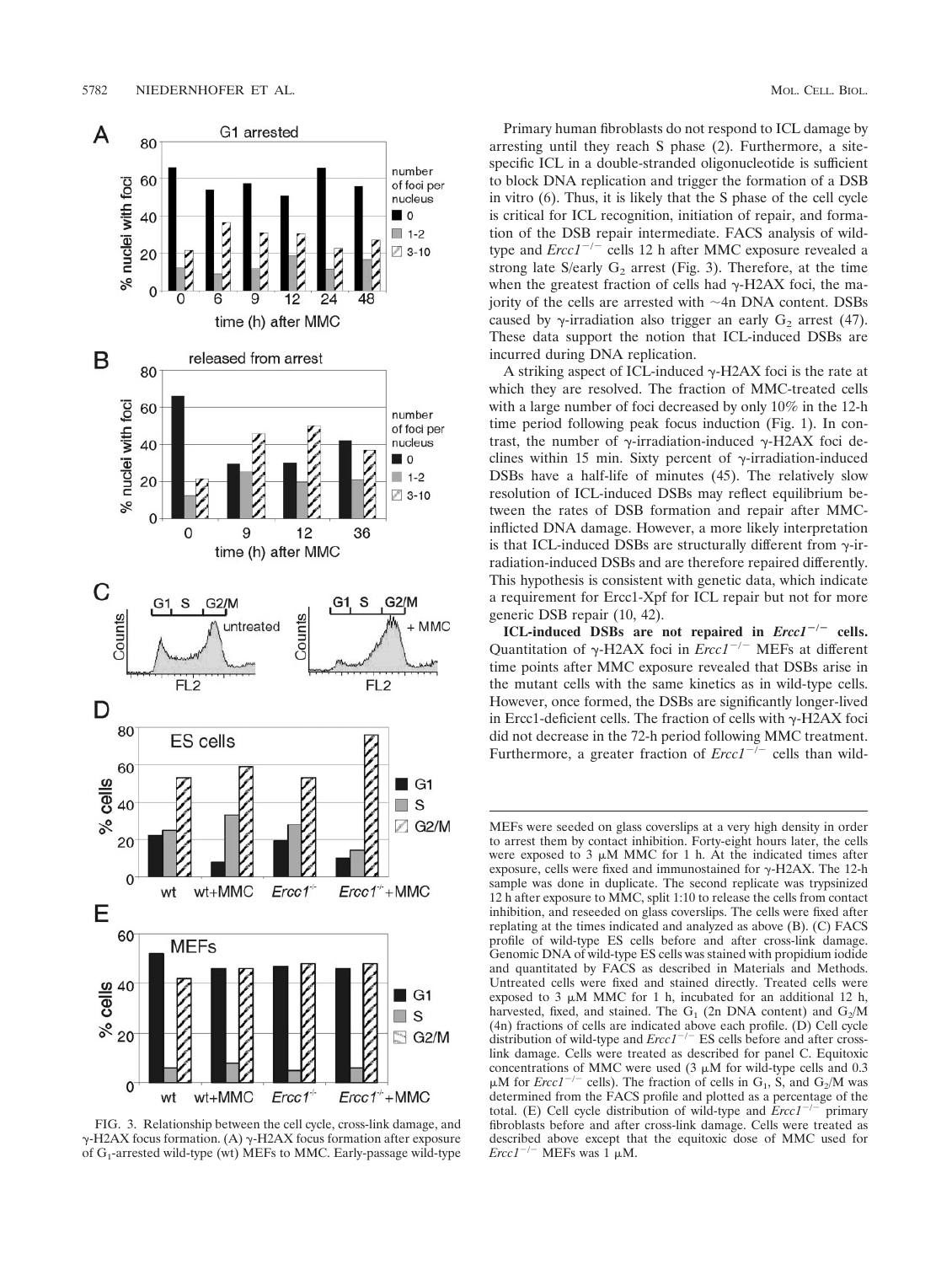

FIG. 4. Analysis of chromosomal aberrations in cells exposed to cross-link damage. Subconfluent cultures of wild-type (wt) and mutant cells were exposed to equitoxic concentrations of MMC or cisplatin for 1 h, washed twice, and then incubated for an additional 24 h in medium containing 10 µg of BrdU per ml. Thirty minutes prior to trypsinization, colcemid was added. (A) A metaphase spread from MMC-treated wild-type ES cells, demonstrating unequal staining of the sister chromatids, indicative of two rounds of DNA replication in the presence of BrdU. Sister chromatid exchanges (arrow) are frequent, but other aberrations are notably absent. (B) Metaphase spread of MMC-treated *Ercc1<sup>-/-</sup>* ES cell. Aberrations, including gaps, breaks, and radials, were common in mutant cells. Fusions between sister chromatids (indicated with arrows) were the most abundant aberration. (C) Spread of MMC-treated *Ercc1<sup>-/-</sup>* ES cells, demonstrating anaphase bridging (arrowhead) and micronuclei (asterisk), hallmarks of chromatid nondisjunction and fragmentation, respectively. Furthermore, nuclear size is highly variable, indicating variability in nuclear DNA content. (D) A representative spread from wild-type CHO cells treated with cisplatin, demonstrating frequent sister chromatid exchanges (arrow). (E) A metaphase spread of *Xpf* mutant CHO cells treated with cisplatin. Staining indicates only a single round of replication since drug treatment, and chromatid fusions are abundant (arrows). (F) A metaphase spread from cisplatin-treated *Ercc1* mutant CHO cells, also with numerous fusions (arrows). (G) *Ercc1* mutant CHO cells after cisplatin treatment, with anaphase bridging (arrow) and micronuclei (asterisk).

type cells were in  $G_2$  12 h after exposure to MMC, consistent with an accumulation of mutant cells with unrepaired DNA damage. Thus, Ercc1 plays a role late in ICL repair, after the DSBs are formed. Similar results were reported by de Silva et al., who used pulsed-field gel electrophoresis to detect DSBs in mutant CHO cells reacted with bivalent nitrogen mustards (17). Importantly, MMC-induced  $\gamma$ -H2AX foci did not persist in NER-deficient  $Xpa^{-/-}$  MEFs, demonstrating that this role of Ercc1-Xpf in ICL repair is independent of NER.

**DSBs mediate the toxicity of ICLs.** Cells that proliferate more rapidly in culture are more sensitive to chemicals that induce DNA ICLs than slowly proliferating cells (CHO  $>$  ES  $>$  primary MEF cells) (26, 42, 64). Analogously, we detected a significant  $G_2$  arrest in rapidly growing ES cells but not in slowly proliferating primary MEFs (Fig. 3D and E). Furthermore, cells synchronized in  $G_2/M$  do not respond to ICL damage (by arresting or creating DSBs) until they begin traversing the subsequent S phase (2). These data suggest a scenario in which ICLs are first detected during the S phase of the cell cycle. DNA replication triggers the formation of a DSB, which in turn leads to a cell cycle arrest that persists until DSB repair occurs. Thus, the sensitivity of various cell types to cross-linking agents can be predicted based on the extent of their cell cycle arrest, which is in turn determined by their proliferation rate. These data provide experimental evidence for the rationale behind the use of cross-linking agents in cancer chemotherapy, particularly in combination with radiotherapy, as well as an explanation for their toxic side effects in proliferative organs such as the bone marrow and gastrointestinal tract (25). In addition, these data implicate DSBs as the truly toxic lesion after ICL damage.

To explore this further, we examined metaphase spreads of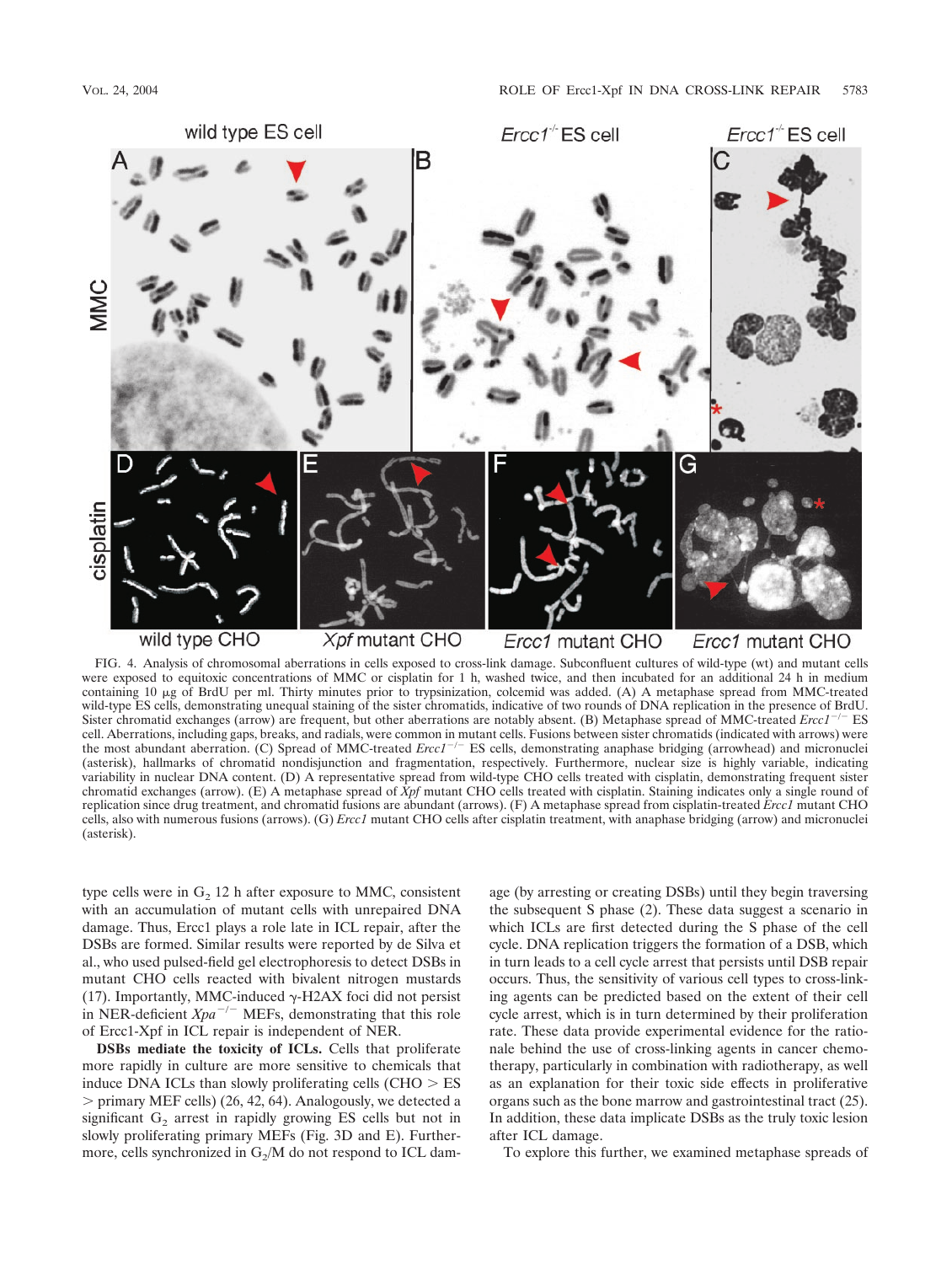TABLE 1. Cell cycle arrest and chromosomal aberrations after cross-linking of wild-type and Ercc1-Xpf mutant cells

| Cell type             | Treatment            | No. of<br>metaphases<br>examined | $%$ in first<br>division <sup>a</sup> | $%$ of metaphases with<br>chromatid<br>aberrations <sup>b</sup> | $%$ of metaphases<br>with fusions <sup>c</sup> | $%$ of metaphases with<br>chromosome<br>aberrations <sup><math>d</math></sup> |
|-----------------------|----------------------|----------------------------------|---------------------------------------|-----------------------------------------------------------------|------------------------------------------------|-------------------------------------------------------------------------------|
| Wild-type ES          | None                 | 59<br>57                         | $\theta$<br>$\theta$                  |                                                                 |                                                |                                                                               |
|                       | $3 \mu M$ MMC        |                                  |                                       |                                                                 |                                                |                                                                               |
| $Ercc1^{-/-}$ ES      | None                 | 64                               | $\theta$                              | 20                                                              |                                                | 12                                                                            |
|                       | 300 nM MMC           | 114                              | 46                                    | 60 <sup>e</sup>                                                 | 46 <sup>e</sup>                                | 50 <sup>e</sup>                                                               |
| Wild-type CHO         | None                 | 50                               | 6                                     | 0                                                               |                                                | $\Omega$                                                                      |
|                       | $10 \mu M$ cisplatin | 47                               | 13                                    | $\mathfrak{D}$                                                  | 13                                             | 13                                                                            |
| Ercc1 mutant CHO      | None                 | 50                               | 10                                    |                                                                 |                                                |                                                                               |
|                       | $1 \mu M$ cisplatin  | 48                               | 100                                   | $\theta$                                                        | 83                                             | 62                                                                            |
| <i>Xpf</i> mutant CHO | None                 | 50                               | 9                                     |                                                                 |                                                |                                                                               |
|                       | $1 \mu M$ cisplatin  | 47                               | 100                                   |                                                                 | 92                                             | 49                                                                            |

*<sup>a</sup>* The remainder of the cells had completed a second division in the period following exposure to MMC.

*b* Aberrations restricted to a single chromatid, including gaps, breaks, and radial structures.

*<sup>c</sup>* Aberrations involving joining of two sister chromatids within a chromosome (ring structure) or different chromosomes (tri- or quadriradials).

*<sup>d</sup>* Aberrations involving both sister chromatids, including gaps and breaks.

*<sup>e</sup>* Forty-six percent of these occurred in cells arrested in the first division.

wild-type and mutant ES cells after exposure to MMC (Table 1). In the wild-type ES cells, MMC triggered a high frequency of sister chromatid exchanges (Fig. 4). These exchanges are caused by a DSB in a chromatid that is repaired by homologous recombination with the sister as a template for DNA synthesis (56). Thus, sister chromatid exchanges illustrate the creation and successful repair of DSBs caused by ICLs. Other types of chromosomal aberrations were rare in the wild-type ES cells (Table 1).

In contrast, all of the MMC-treated  $Erec1^{-/-}$  ES metaphases from cells arrested in the first division had multiple chromosomal breaks and aberrant structures due to chromatid fusions (Table 1). Mutant cells that progressed to anaphase demonstrated a high frequency of micronuclei and bridging, also a consequence of chromosomal breaks and fusions (Fig. 4C and G). These data provide further evidence that ICLinduced DSBs are more stable in  $\text{E}rcc1^{-/-}$  cells than in wildtype cells, corroborating the  $\gamma$ -H2AX data. The results of the chromosome study in ES cells were recapitulated in CHO cells treated with cisplatin and extended to include an *Xpf* mutant cell line (Table 1, Fig. 4D to G) (15). These data implicate Xpf along with Ercc1 in the resolution of ICL-induced DSBs and thereby likely implicate the endonuclease function of the heterodimer.

Since *Ercc1<sup>-/-</sup>* ES cells are sensitive to MMC but not  $\gamma$ -irradiation (14, 42) and homologous recombination leading to sister chromatid exchange is possible in  $\text{E}rcc1^{-/-}$  ES cells (Fig. 4C) (42), we conclude that ICL-induced, but not  $\gamma$ -irradiationinduced, DSBs are resistant to homologous recombination until processed by Ercc1-Xpf. One probable difference between  $\gamma$ -irradiation-induced and MMC-induced DSBs is that in the latter, the ICL persists after the creation of the break. Since the DSB is created during the S phase of the cell cycle, the only possibility for DSB repair by homologous recombination demands the creation of a joint molecule between the two recently replicated DNA strands at or near the site of the DSB. An ICL near the DSB would prevent melting of the duplex strands and thereby prevent heteroduplex formation. We propose that Ercc1-Xpf is essential to create a nick near the ICL to make the DNA amenable to DSB repair. In the absence of Ercc1-Xpf, the DSB cannot be repaired by homologous recombination and thus is vulnerable to fusing, which is extremely detrimental to the cell.

**Model for ICL repair.** Based on these results, we propose a model for the mechanism of DNA ICL repair in mammalian cells that incorporates an essential role for the endonuclease function of Ercc1-Xpf late in the repair reaction (Fig. 5). Our data and those of others suggest that ICL repair is initiated during DNA replication (Fig. 5A) (2; reviewed in reference 38). The ICL prevents the unwinding of the two DNA strands, stalling the replication fork (Fig. 5B). Through the action of a structure-specific endonuclease that is not Ercc1-Xpf but may be Mus81, the stalled fork may be converted to a DSB (6, 8, 11, 32, 36, 62), causing the appearance of  $\gamma$ -H2AX foci. Alternatively, the foci may represent collapsed replication forks. Regardless, stalled replication is required to trigger subsequent events.

Because stalling of the replication fork occurs upstream of the ICL, the resultant DSB is insufficient to remove the damage from the template DNA (Fig. 5C). The formation of a DSB on the leading strand would, however, create a new 3' end in the template DNA in proximity to the ICL, thereby revealing a substrate for the structure-specific endonuclease Ercc1-Xpf (Fig. 5D) (16). The proposed cleavage by Ercc1-Xpf releases the ICL from one of the two template strands (Fig. 5E). A DSB on the lagging strand (not shown) creates a 5' end near the ICL. Although this does not create an obvious substrate for Ercc1-Xpf, the endonuclease can nick DNA 3' to an ICL (29), which would be required to release the ICL from one strand. However, such an incision by Ercc1-Xpf would necessitate single-stranded DNA around the lesion, which may occur if the DSB serves to relieve torsional strain around the ICL.

Once the residual damage is limited to one strand of DNA, it may be bypassed by a DNA polymerase capable of translesion synthesis (Fig. 5F) (37, 66) and subsequently excised from the template strand (Fig. 5G and H), although this is not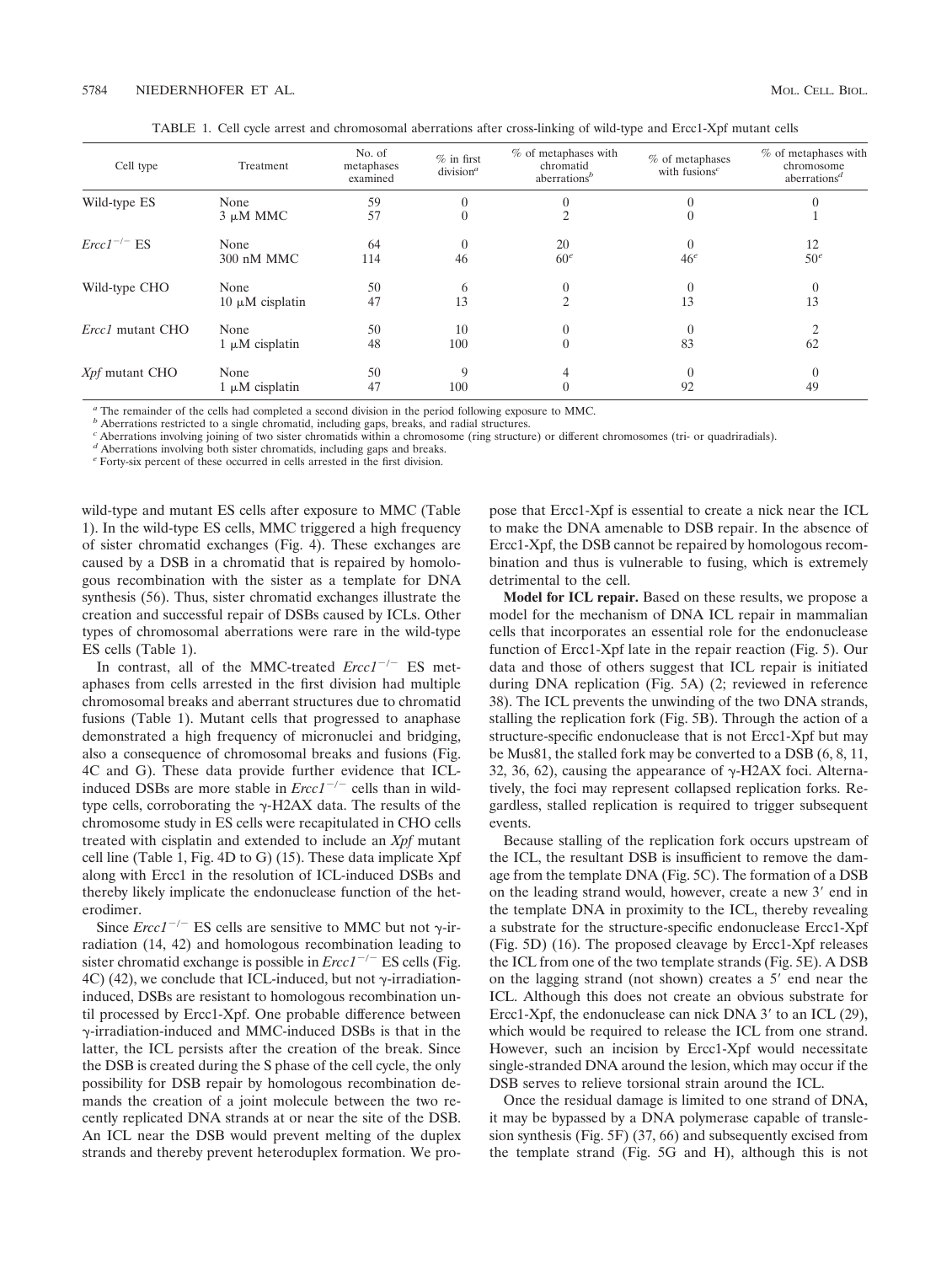

FIG. 5. Model for the mechanism of DNA ICL repair in mammalian cells. The two strands of DNA and their polarity are indicated in black, with vertical lines representing base pairs. A DNA ICL is depicted as a red line connecting the two strands. Newly replicated DNA is depicted with arrows, and for clarity, no base pairing is indicated between the template and the newly synthesized DNA strands. (A) Repair of ICLs is initiated during DNA replication. (B) The ICL prevents the unwinding of the two DNA strands, stalling the replication fork. (C) This leads to fork regression and the formation of a DSB in an Ercc1-Xpf-independent manner. The DSB can be detected as a local accumulation of  $\gamma$ -H2AX by immunostaining. (D) The formation of a DSB creates a substrate for the endonuclease Ercc1-Xpf in the template DNA by revealing a 3' end near the ICL. (E) Ercc1-Xpf cuts with its characteristic substrate specificity (indicated by scissors). The incision releases the ICL from one of the two DNA strands. (F) The residual DNA damage may be bypassed by a DNA polymerase capable of translesion synthesis (indicated in gold). (G) It may be that residual ICL damage is ultimately excised from the second strand (potential cut sites are indicated with arrows). (H) The resulting gap could be filled by the replication machinery. (I) Repair of the DSB requires resection of the broken end to reveal a 3- single-stranded overhang. (J) This 3' end invades the template DNA to create a joint molecule. This is only possible once Ercc1-Xpf has incised the blocking ICL. (K) Expansion of the heteroduplex could enable reestablishment of the replication fork.

essential for resolution of the repair intermediates. Repair of the replication-induced DSB proceeds via homologous recombination (3, 32, 50). Recombination is initiated by invasion of the 3' end of the DSB, creating a joint molecule with the

parental duplex (Fig. 5I and J) (36). Extension of the heteroduplex would enable reestablishment of the replication fork (Fig. 5K).

The proposed model is consistent with an extensive body of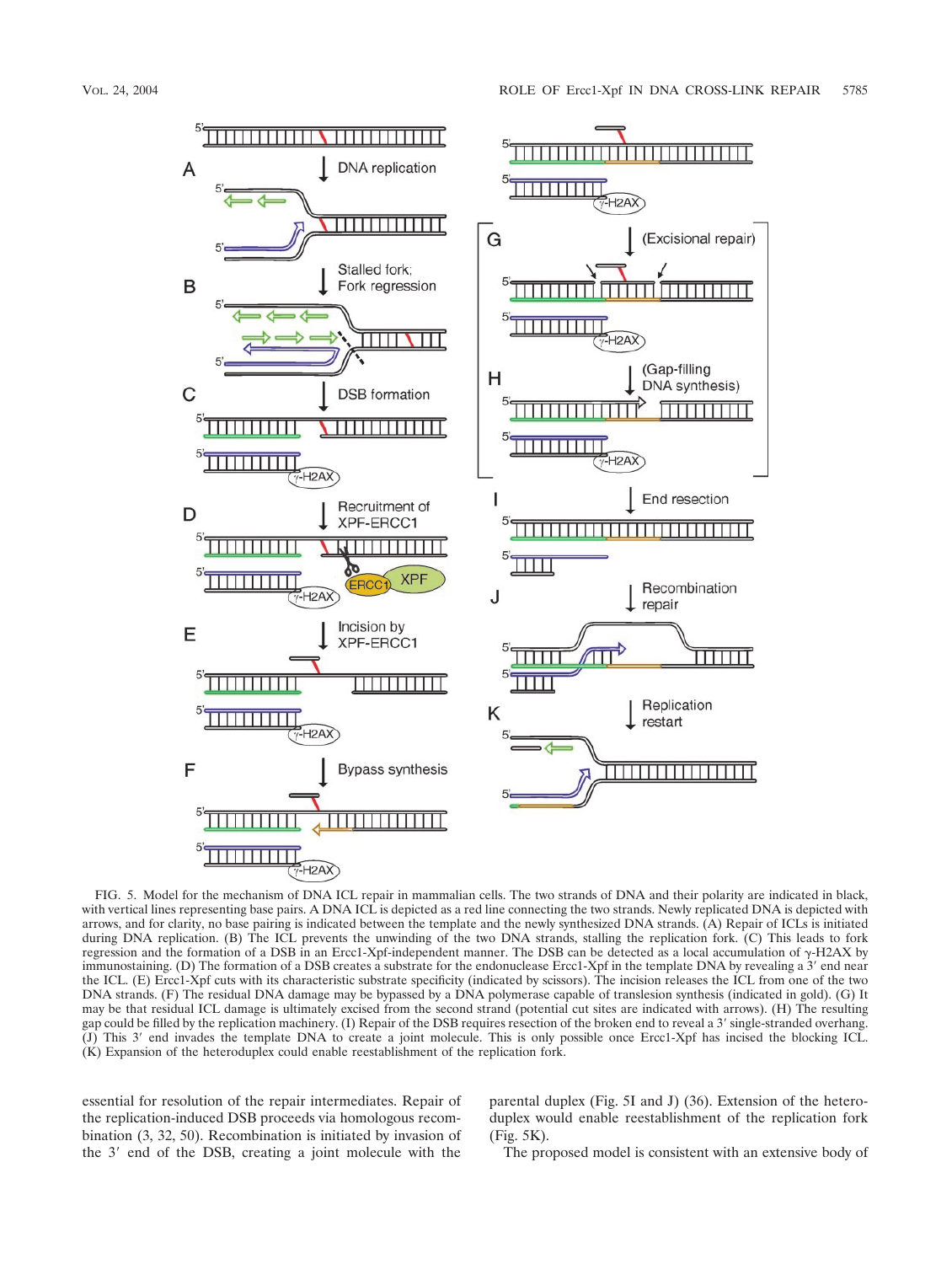genetic data that implicate proteins involved in homologous recombination, postreplication repair, and the Ercc1-Xpf endonuclease but not other NER proteins in mammalian ICL repair (reviewed in reference 19). In this study, we investigated ICL damage caused by MMC, which causes minimal helix distortion (58), and cisplatin, which causes significant helical distortion (34). Cells treated with either agent behaved identically, with  $\gamma$ -H2AX foci detected after 6 h, cell cycle arrest in late  $S/G_2$ , and accumulation of chromosomal aberrations (Fig. 2 and Table 1). Thus, there is no evidence for competing repair reactions. Obviously, if ICLs block DNA replication, they must also impede other DNA metabolic processes that depend upon strand separation, particularly transcription. However, we did not detect an increase in the number of  $\gamma$ -H2AX foci in fibroblasts for up to 48 h after exposure to MMC, making it highly unlikely that interference with RNA polymerase II progression by an ICL results in a DSB (Fig. 3A).

It is interesting to speculate that the recombination-independent and mutation-prone processing of ICLs detected by Zheng et al. in a plasmid-based assay reflects transcriptioncoupled ICL repair (66). If this is the case, it leads to the prediction that resting cells accumulate point mutations, whereas proliferating cells accumulate chromosomal aberrations as a consequence of ICLs, both of which are observed in vivo as a consequence of ICL damage (30, 57, 65).

### **ACKNOWLEDGMENTS**

This study was supported by grants from the European Union, the Dutch Cancer Society (K.W.F.), and the Netherlands Organization for Scientific Research (NWO). L.J.N. was supported by postdoctoral fellowship PF-99-142 from the American Cancer Society.

#### **REFERENCES**

- 1. **Adair, G. M., R. L. Rolig, D. Moore-Faver, M. Zabelshansky, J. H. Wilson, and R. S. Nairn.** 2000. Role of ERCC1 in removal of long non-homologous tails during targeted homologous recombination. EMBO J. **19:**5552–5561.
- 2. **Akkari, Y. M., R. L. Bateman, C. A. Reifsteck, S. B. Olson, and M. Grompe.** 2000. DNA replication is required To elicit cellular responses to psoraleninduced DNA interstrand cross-links. Mol. Cell. Biol. **20:**8283–8289.
- 3. **Arnaudeau, C., C. Lundin, and T. Helleday.** 2001. DNA double-strand breaks associated with replication forks are predominantly repaired by homologous recombination involving an exchange mechanism in mammalian cells. J. Mol. Biol. **307:**1235–1245.
- 4. **Bardwell, A. J., L. Bardwell, A. E. Tomkinson, and E. C. Friedberg.** 1994. Specific cleavage of model recombination and repair intermediates by the yeast Rad1-Rad10 DNA endonuclease. Science **265:**2082–2084.
- 5. **Berardini, M., W. Mackay, and E. L. Loechler.** 1997. Evidence for a recombination-independnet pathway for the repair of DNA interstrand cross-links on a site-specific study with nitrogen mustard. Biochemistry **36:**3506–3513.
- 6. **Bessho, T.** 2003. Induction of DNA replication-mediated double strand breaks by psoralen DNA interstrand cross-links. J. Biol. Chem. **278:**5250– 5254.
- 7. **Biggerstaff, M., D. E. Szymkowski, and R. D. Wood.** 1993. Co-correction of the ERCC1, ERCC4 and xeroderma pigmentosum group F DNA repair defects in vitro. EMBO J. **12:**3685–3692.
- 8. **Boddy, M. N., P. H. Gaillard, W. H. McDonald, P. Shanahan, J. R. Yates, 3rd, and P. Russell.** 2001. Mus81-Eme1 are essential components of a Holliday junction resolvase. Cell **107**:537–548.
- 9. **Bredberg, A., B. Lambert, and S. Soderhall.** 1982. Induction and repair of psoralen cross-links in DNA of normal human and xeroderma pigmentosum fibroblasts. Mutat. Res. **93:**221–234.
- 10. **Busch, D. B., H. van Vuuren, J. de Wit, A. Collins, M. Z. Zdzienicka, D. L. Mitchell, K. W. Brookman, M. Stefanini, R. Riboni, L. H. Thompson, R. B. Albert, A. J. van Gool, and J. H. J. Hoeijmakers.** 1997. Phenotypic heterogeneity in nucleotide excision repair mutants of rodent complementation groups 1 and 4. Mutat. Res. **383:**91–106.
- 11. **Chen, X. B., R. Melchionna, C. M. Denis, P. H. Gaillard, A. Blasina, I. Van de Weyer, M. N. Boddy, P. Russell, J. Vialard, and C. H. McGowan.** 2001. Human Mus81-associated endonuclease cleaves Holliday junctions in vitro. Mol. Cell **8:**1117–1127.
- 12. **Dardalhon, M., and D. Averbeck.** 1995. Pulsed-field gel electrophoresis analysis of the repair of psoralen plus UVA induced DNA photoadducts in Saccharomyces cerevisiae. Mutat. Res. **336:**49–60.
- 13. **Dardalhon, M., B. de Massy, A. Nicolas, and D. Averbeck.** 1998. Mitotic recombination and localized DNA double-strand breaks are induced after 8-methoxypsoralen and UVA irradiation in Saccharomyces cerevisiae. Curr. Genet. **34:**30–42.
- 14. **Darroudi, F., and A. T. Natarajan.** 1985. Cytological characterization of repair-deficient CHO cell line 43–3B. I. Induction of chromosomal aberrations and sister-chromatid exchanges by UV and its modulation with 3-aminobenzamide. Mutat. Res. **149:**239–247.
- 15. **Darroudi, F., A. T. Natarajan, and P. H. M. Lohman.** 1989. Cytogenetical characterization of the UV-sensitive repair-deficient CHO cell line 43–3B: II. Induction of cell killing, chromosomal aberrations and sister-chromatid exchanges by 4NQO, mono- and bi-functional alkylating agents. Mutat. Res. **212:**103–112.
- 16. **de Laat, W. L., E. Appeldoorn, N. G. Jaspers, and J. H. J. Hoeijmakers.** 1998. DNA structural elements required for ERCC1-XPF endonuclease activity. J. Biol. Chem. **273:**7835–7842.
- 17. **De Silva, I. U., P. J. McHugh, P. H. Clingen, and J. A. Hartley.** 2000. Defining the roles of nucleotide excision repair and recombination in the repair of DNA interstrand cross-links in mammalian cells. Mol. Cell. Biol. **20:**7980–7990.
- 18. **de Vries, A., C. T. van Oostrom, P. M. Dortant, R. B. Beems, C. F. van Kreijl, P. J. Capel, and H. van Steeg.** 1997. Spontaneous liver tumors and benzo- [a]pyrene-induced lymphomas in XPA-deficient mice. Mol. Carcinog. **19:**46– 53.
- 19. **Dronkert, M., and R. Kanaar.** 2001. Repair of DNA interstrand cross-links. Mutat. Res. **486:**217–247.
- 20. **Dronkert, M. L. G., H. B. Beverloo, R. D. Johnson, J. H. J. Hoeijmakers, M. Jasin, and R. Kanaar.** 2000. Mouse RAD54 affects DNA double-strand break repair and sister chromatid exchange. Mol. Cell. Biol. **20:**3147–3156.
- 21. **Fishman-Lobell, J., and J. E. Haber.** 1992. Removal of nonhomologous DNA ends in double-strand break recombination: the role of the yeast ultraviolet repair gene. RAD1. Science. **258:**480–484.
- 22. **Flores-Rozas, H., and R. D. Kolodner.** 2000. Links between replication, recombination and genome instability in eukaryotes. Trends Biochem. Sci. **25:**196–200.
- 23. **Grossmann, K. F., A. M. Ward, M. E. Matkovic, A. E. Folias, and R. E. Moses.** 2001. S. cerevisiae has three pathways for DNA interstrand crosslink repair. Mutat. Res. **487:**73–83.
- 24. **Hartley, J. A., M. D. Berardini, and R. L. Souhami.** 1991. An agarose gel method for the determination of DNA interstrand crosslinking applicable to the measurement of the rate of total and "second-arm" crosslink reactions. Anal. Biochem. **193:**131–134.
- 25. **Hartmann, J. T., C. Kollmannsberger, L. Kanz, and C. Bokemeyer.** 1999. Platinum organ toxicity and possible prevention in patients with testicular cancer. Int. J. Cancer **83:**866–869.
- 26. **Hoy, C. A., L. H. Thompson, C. L. Mopney, and E. P. Salazar.** 1985. Defective DNA cross-link removal in Chinese hamster cell mutants hypersensitive to bifunctional alkylating agents. Cancer Res. **45:**1737–1743.
- 27. **Klein, H. L.** 1988. Different types of recombination events are controlled by the *RAD1* and *RAD52* genes of *Saccharomyces cerevisiae*. Genetics **120:**367– 377.
- 28. **Krempler, A., M. D. Henry, A. A. Triplett, and K. U. Wagner.** 2002. Targeted deletion of the Tsg101 gene results in cell cycle arrest and G2/S and p53 independent cell death. J. Biol. Chem. **277:**43216–43223.
- 29. **Kuraoka, I., W. R. Kobertz, R. R. Ariza, M. Biggerstaff, J. M. Essigmann, and R. D. Wood.** 2000. Repair of an interstrand DNA cross-link initiated by ERCC1-XPF repair/recombination nuclease. J. Biol. Chem. **275:**26632– 26636.
- 30. **Laquerbe, A., C. Guillouf, E. Moustacchi, and D. Papadopoulo.** 1995. The mutagenic processing of psoralen photolesions leaves a high specific signature at an endogenous human locus. J. Mol. Biol. **254:**38–49.
- 31. **Lawley, P. D., and D. H. Phillips.** 1996. DNA adducts from chemotherapeutic agents. Mutat. Res. **355:**13–40.
- 32. **Lundin, C., K. Erixon, C. Arnaudeau, N. Schultz, D. Jenssen, M. Meuth, and T. Helleday.** 2002. Different roles for nonhomologous end joining and homologous recombination following replication arrest in mammalian cells. Mol. Cell. Biol. **22:**5869–5878.
- 33. **Magana-Schwencke, N., J. A. Henriques, R. Chanet, and E. Moustacchi.** 1982. The fate of 8-methoxypsoralen photoinduced crosslinks in nuclear and mitochondrial yeast DNA: comparison of wild-type and repair-deficient strains. Proc. Natl. Acad. Sci. USA **79:**1722–1726.
- 34. **Malinge, J. M., M. J. Giraud-Panis, and M. Leng.** 1999. Interstrand crosslinks of cisplatin induce striking distortions in DNA. J. Inorg. Biochem. **77:**23–29.
- 35. **Matsunaga, T., D. Mu, C. H. Park, J. T. Reardon, and A. Sancar.** 1995. Human DNA repair excision nuclease. Analysis of the roles of the subunits involved in dual incisions by using anti-XPG and anti-ERCC1 antibodies. J. Biol. Chem. **270:**20862–20869.